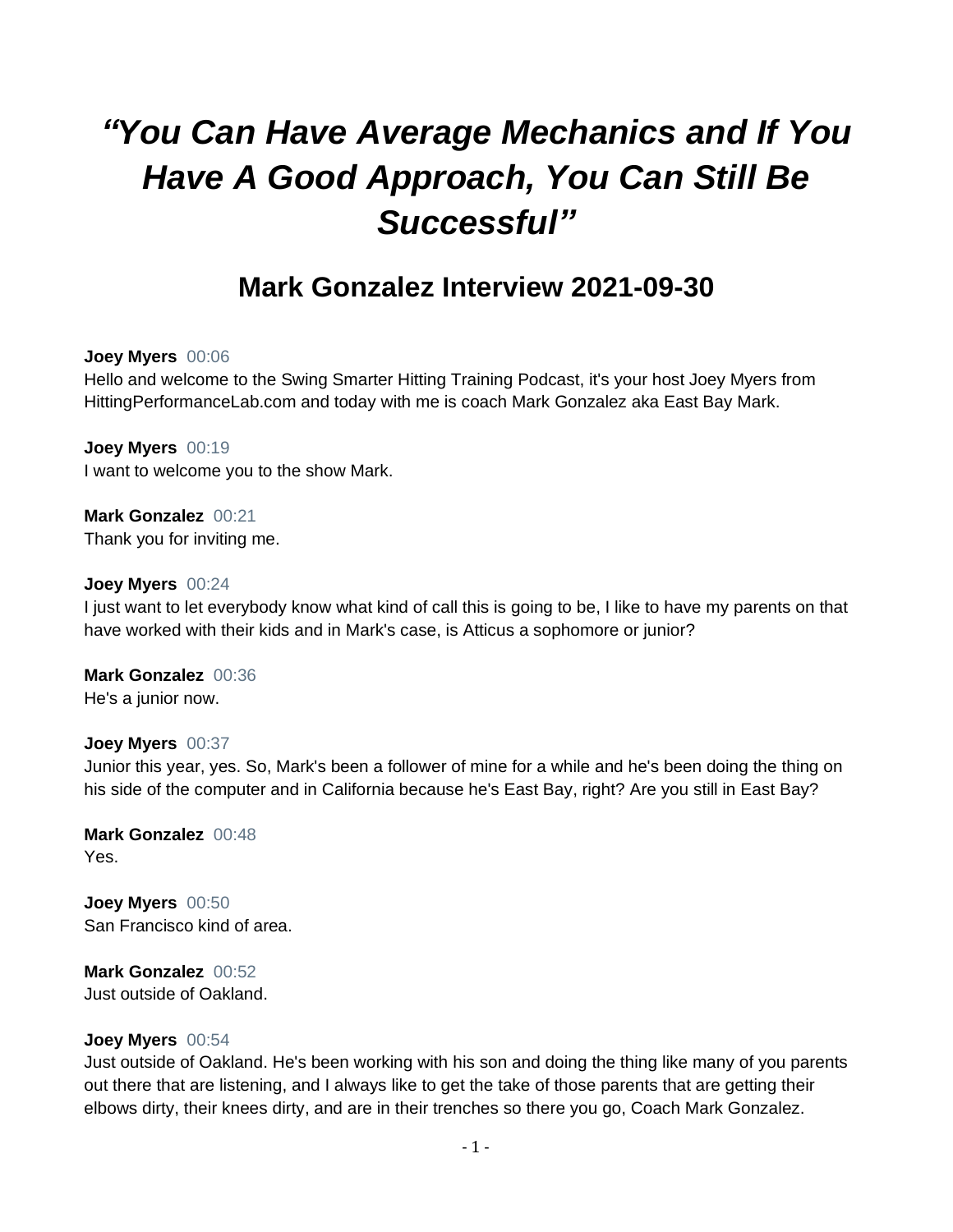#### **Joey Myers** 01:11

First question I have for you, maybe we'll start with today so it's more recency. What do you find to be the biggest mistake, one or two mistakes on hitting that you see out there?

# **What do you find to be the biggest mistake, one or two mistakes on hitting that you see out there?**

#### **Mark Gonzalez** 01:27

From a coaching perspective, in terms of a dad-coach to a kid anywhere from 10 to 17 is over coaching and this is something that has just taken me years and years to figure out that I just need to get this little thing right here and zip it up.

#### **Mark Gonzalez** 01:53

The human body is smart, and kids are smart and a lot of times they can figure it out for themselves and so a lot of times they're just sort of a difference between what I say I want to happen and what I actually do.

#### **Mark Gonzalez** 02:13

For example, I've been telling my Junior, my son, for years and years and years that my goal is to become unnecessary but then if I'm always over coaching, always over correcting well there's a gap between what I'm saying and what I'm doing which I think is important for dad coaches out there.

### **Mark Gonzalez** 02:39

You can work with your son, give them basic instructions, and this is something I got from you Joe, but it's like let them take five or six or seven swings and then ask questions.

### **Mark Gonzalez** 02:51

A lot of times you can say, what are you feeling? What do you think? Were you on time there? A lot of times they know, and as my son is 16 years old now, he's much more vocal and he can tell me Hey, Dad, let me figure this one out on my own. I'm like Oh, yes.

#### **Mark Gonzalez** 03:19

I think that's great because that's the goal, that's not just a goal for coaching, it's the goal for being a dad, right? You want to get your kids out there in society and become productive human beings of a good character and the only way that you can do that is a lot of times stepping aside and letting them sort of try to figure things out on their own.

#### **Joey Myers** 03:47

I love that. Was there an aha moment at some point where you finally said Oh, you know what, I might be over overdoing this being the helicopter parent or coach or whatever.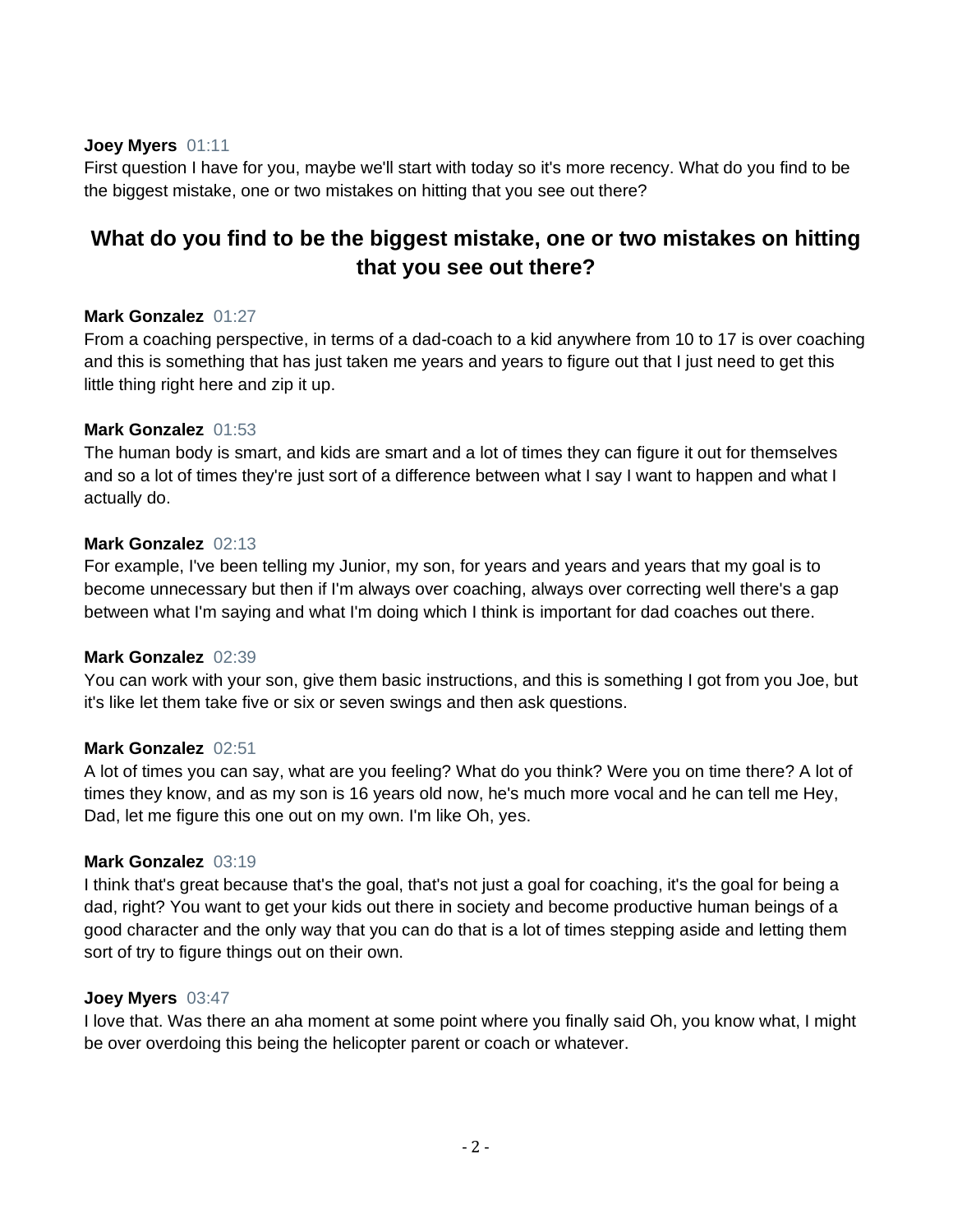# **Was there an aha moment at some point where you finally said Oh, you know what, I might be over overdoing this being the helicopter parent?**

### **Mark Gonzalez** 03:59

Absolutely. Atticus might have been 10 or 11 years old and the aha moment was whenever I was too busy at work and I couldn't go to a game Atticus would start hitting home runs, maybe there's a correlation between my involvement and his performance.

# **Mark Gonzalez** 04:22

That was like an aha moment, you don't want to be the dad who the kids are looking over for instructions and that's a balance sometimes because you want to work with your sons, and you want them to develop a good hitting technique, good mentality, and all that stuff.

# **Mark Gonzalez** 04:24

There's a time to work with them and then there's a time the game is you should pretty much just shut up and let them play.

# **Joey Myers** 04:53

I love that and I heard a similar story, probably not quite as nice a story but one of my hitters, one of my younger hitters was playing with another one. I know the dad and the dad's a good dude, I played with him at Fresno State but maybe something's going on at home or whatnot, and he's got three kids.

### **Joey Myers** 05:11

It's the oldest one that my hitter was playing with, and dad was usually the coach, dad was out there as kind of the head coach, assistant coach, whatever. But the games that dad wasn't out there, he did well, he was well mannered.

### **Joey Myers** 05:26

The days that his dad was out there, he was very combative, not just with dad, but just with the other team players, I guess there was at one point, he was taking a throw from shortstop, they're trying to turn a double play, the runner slid into him, and then he punches the runner for sliding into him.

### **Joey Myers** 05:44

We're talking 11-12 year old kids. It was interesting to hear that there was one player, same player, when dad was there, and one player when dad wasn't there. Again, I'm not making assumptions, I don't know what's going on in the house, I don't know any of that stuff. All I know is that you got A and you got B, so that's a great thing that you kind of found that out when you're busy.

# **Mark Gonzalez** 06:10

99% of boys out there, they grow up and they want to please their dads, right, and that's a really good thing, but you need to sort of impart the wisdom to your kid that they really can't do anything for you to make them love them anymore, right? That's already there.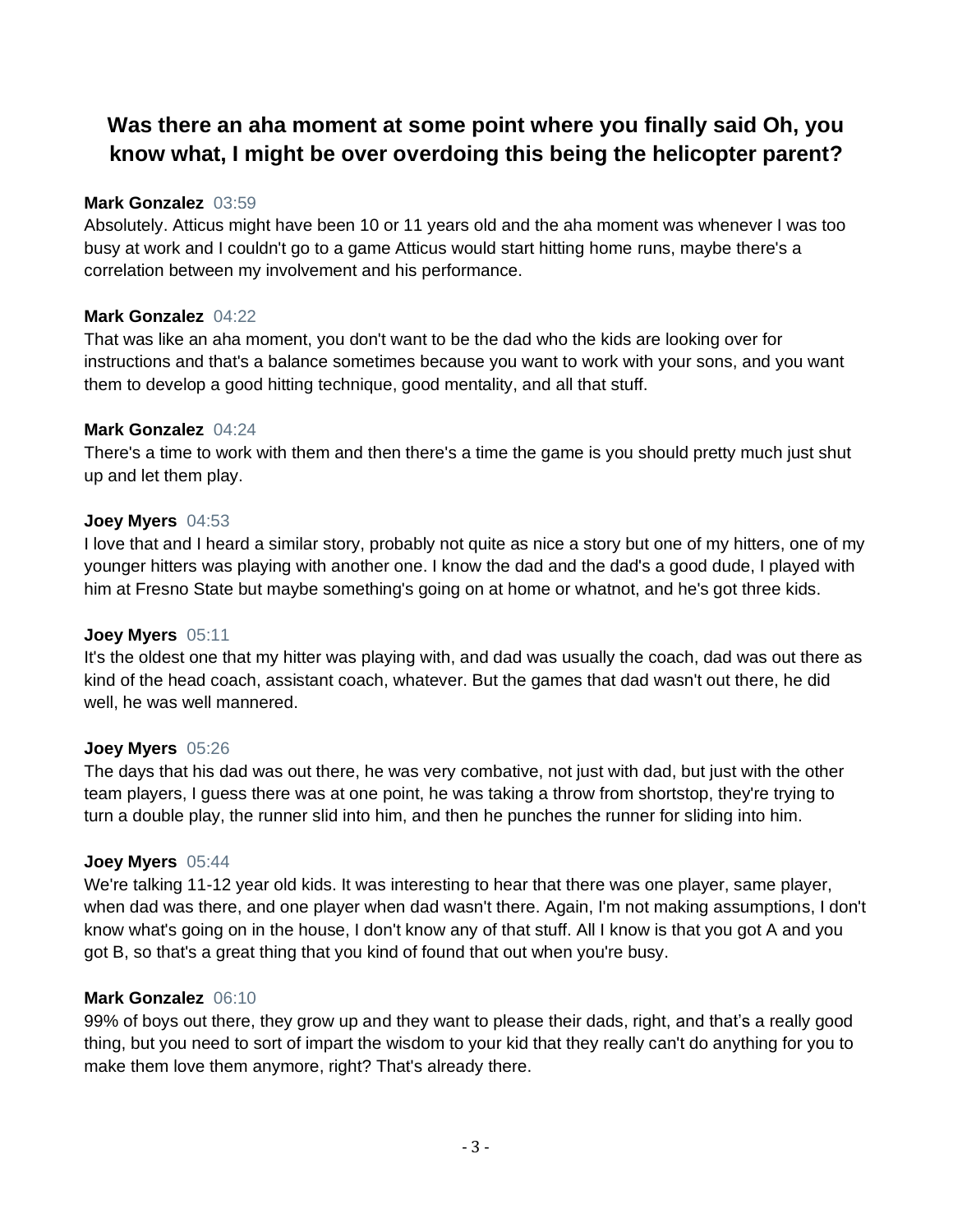#### **Mark Gonzalez** 06:32

If you're going to love them, no matter what they do, that kind of takes the pressure off that sometimes I think younger kids can sort of think what they do, in sports, or in school, or whatever.

#### **Mark Gonzalez** 06:48

That sort of condition on the parents loving them and it's not, and that's something that as a parent, you really try to tell your kids every day, whatever they're doing, that their performance has no way indicative of your love for them.

**Joey Myers** 07:07 Right. Great point. Is he driving now?

**Mark Gonzalez** 07:12 He's driving, yes.

**Joey Myers** 07:13 It's a whole new world, ain't it?

#### **Mark Gonzalez** 07:15

It's a whole new world. It has made it a lot easier where he gets to go to tournaments, and I sleep in. For you dads out there, there is a light at the end of the tunnel, getting up on those weekends then driving to wherever, you drive, there's going to be a light at the end of the tunnel.

#### **Mark Gonzalez** 07:40

Maybe you can still show up, but it's on your schedule, and maybe you see one game or maybe you don't or maybe you just show up one day, and I think that kind of creates a much different father-son dynamic.

**Joey Myers** 07:56 Do you miss it, though? Or not yet? Are you still on vacation?

**Mark Gonzalez** 07:59 I'm still on vacation.

**Joey Myers** 08:01 You're still enjoying it.

#### **Mark Gonzalez** 08:02

Yeah, and it's nice. He has all his friends on the team. He's always recording his at bat. He's trying to do the college recruiting thing, so he's always filming at bat and putting them on the social media.

**Mark Gonzalez** 08:20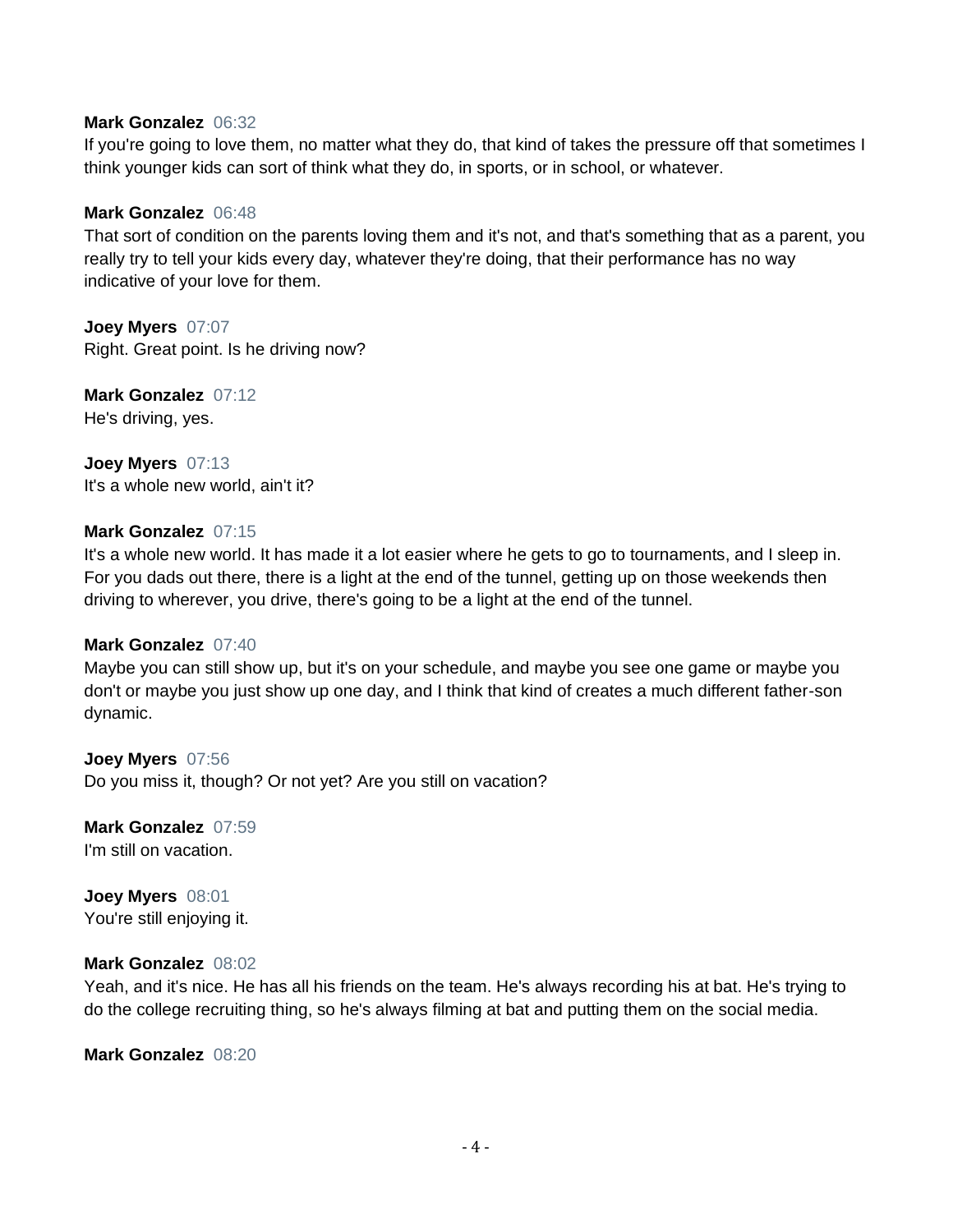It's been an interesting transition where we started out more with the mechanics, and now we're sort of transitioned more now to feel and he asked me for hitting advice more on the well what should my approach be.

# **Mark Gonzalez** 08:49

Years ago, I'm 55 years old, but I played a few years of college baseball, back in the 1980's. I understand approach and feel and what you should be looking for and all of those things that I think are the inner workings of hitting that are very helpful that a lot of times people focus too much on the mechanics of hitting.

# *"You can have average mechanics and if you have a good approach, you can still be successful..."*

# **Mark Gonzalez** 09:13

You can have average mechanics and if you have a good approach, you can still be successful. I think a lot of times people overly focus on the mechanics, now you want to have good mechanics, but when you're in the game facing like 88 with hard sliders, and it's not about mechanics. It's about the mental toughness there.

### **Joey Myers** 09:37

Right. It's all about competing. If I forget, tell me to send you a video on that. This year, we really moved.

### **Joey Myers** 09:47

Every year, it seems like there's an aha moment, it's either a mechanical thing or whatnot. This year, little bit of 2020 we started working with what you're talking about the hitting, we call them hitting strategies, and we have six of them.

### **Joey Myers** 10:01

It's from the point of controlling your verticals, right? Controlling your flyball, line drive, groundball ratios, right? Controlling your line-to-line approach or your horizontals so being able to pull the ball or go oppo and your curveball approach.

### **Joey Myers** 10:17

You'd mentioned an 88 mile an hour fastball pitcher, we call it fast guy pattern, that fast guy pattern, the fast guy tends to have different patterns where he locates the ball, what pitches he throws, that kind of thing versus a slow guy pattern so we have a fast guy pattern, slow guy pattern.

### **Joey Myers** 10:33

We have a two strike we just started doing probably about two three months ago, we started doing a two-strike approach and nothing to do with the physical side not choking up, none of that widening out your stride, none of that.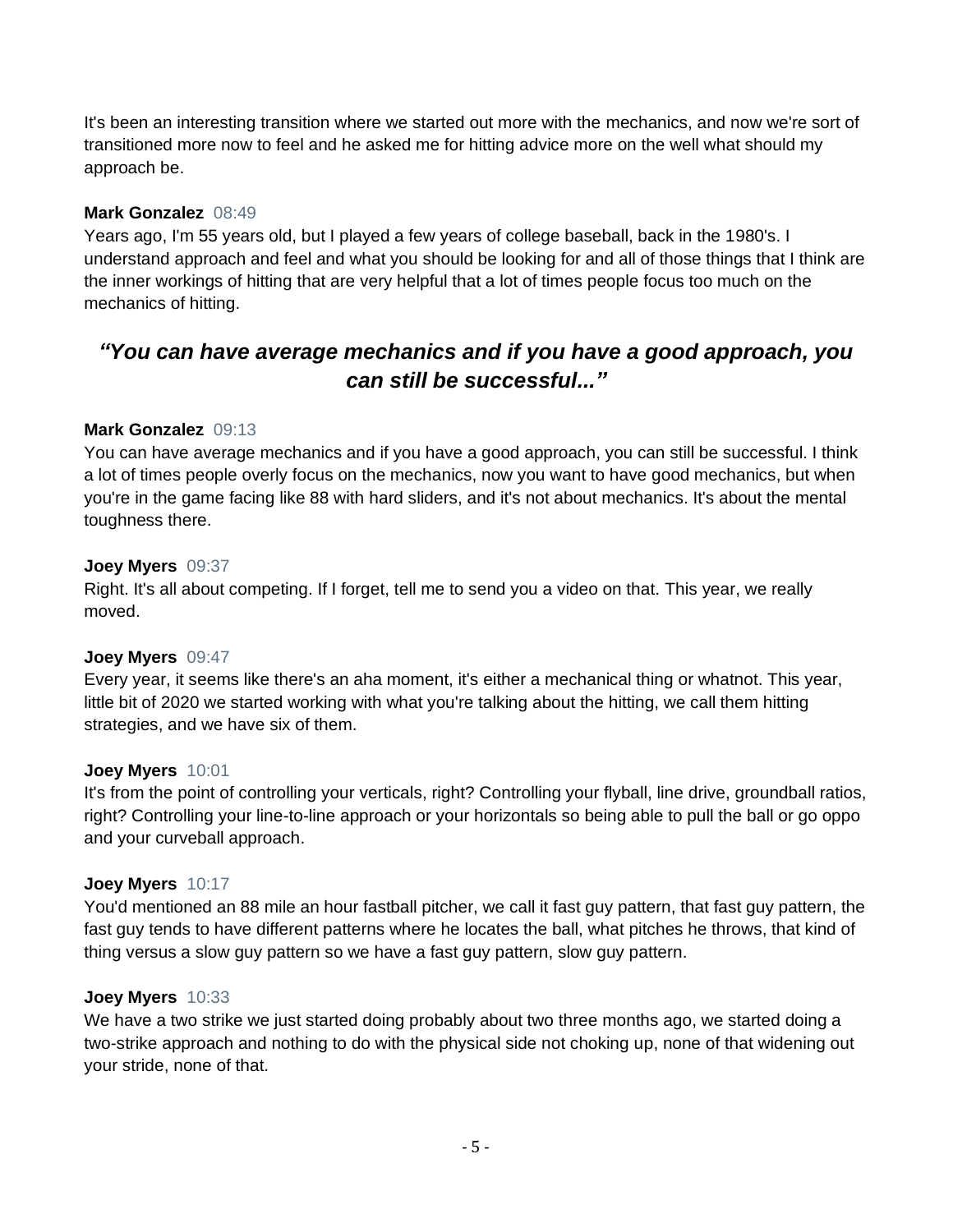#### **Joey Myers** 10:46

It's all based on brain observations, what they do when they're ahead, what they do when they're behind that kind of thing. I'll send that to you. When you talk about approach, what do you talk to Atticus about?

#### **Mark Gonzalez** 11:00

A lot of patterns and situations, you're in the number three batter and he bats third, so if you're the number three batter and it's first and second and nobody out and you're coming up, you're probably not going to get a fastball. It's interesting.

#### **Mark Gonzalez** 11:00

Like last season, Atticus had a few good games against this one team and so we were driving back from practice one day and I said, you know, they're not going to throw you any fastballs next year.

#### **Mark Gonzalez** 11:12

He had an idea and it's just little things, just little things about the pitches you're going to expect. If you pay attention to the pitchers, like you're saying, humans are creatures of habits and if you're paying attention, it's the same habits repeatedly.

#### **Mark Gonzalez** 12:04

There's also of course situational, everyone wants their kid to mash, I get that. But hey, if you're in a tight ballgame, you need that run, you got to try to figure a way to hit a groundball to the right side, if that's bringing the tying run in.

#### **Mark Gonzalez** 12:22

If you're not thinking about those things, if you're not practicing those things, I think so much in the baseball community, it's either or it's like, well, you must be going yard every single swing or you're not going to be an effective baseball player.

#### **Mark Gonzalez** 12:38

I'm all for hitting the ball long and far in the right situation. Situational baseball, you look at the major leagues, I think they lost a little bit of the situational skills that they might have had 30-40 years ago, but 30-40 years ago, dudes weren't dotting 101 on the outside corner either, so that might have something to do with it.

#### **Joey Myers** 13:09

You've been with me for a while and at one point, I think you were probably as far back when we were talking about the ground balls are horrible and no bunting and all that kind of stuff. You were that far back.

#### **Joey Myers** 13:20

You probably noticed the change probably within the last three- four years where we said, it was really Perry Husband from hittingisaguess.com, we became pretty good friends. It was him that really turned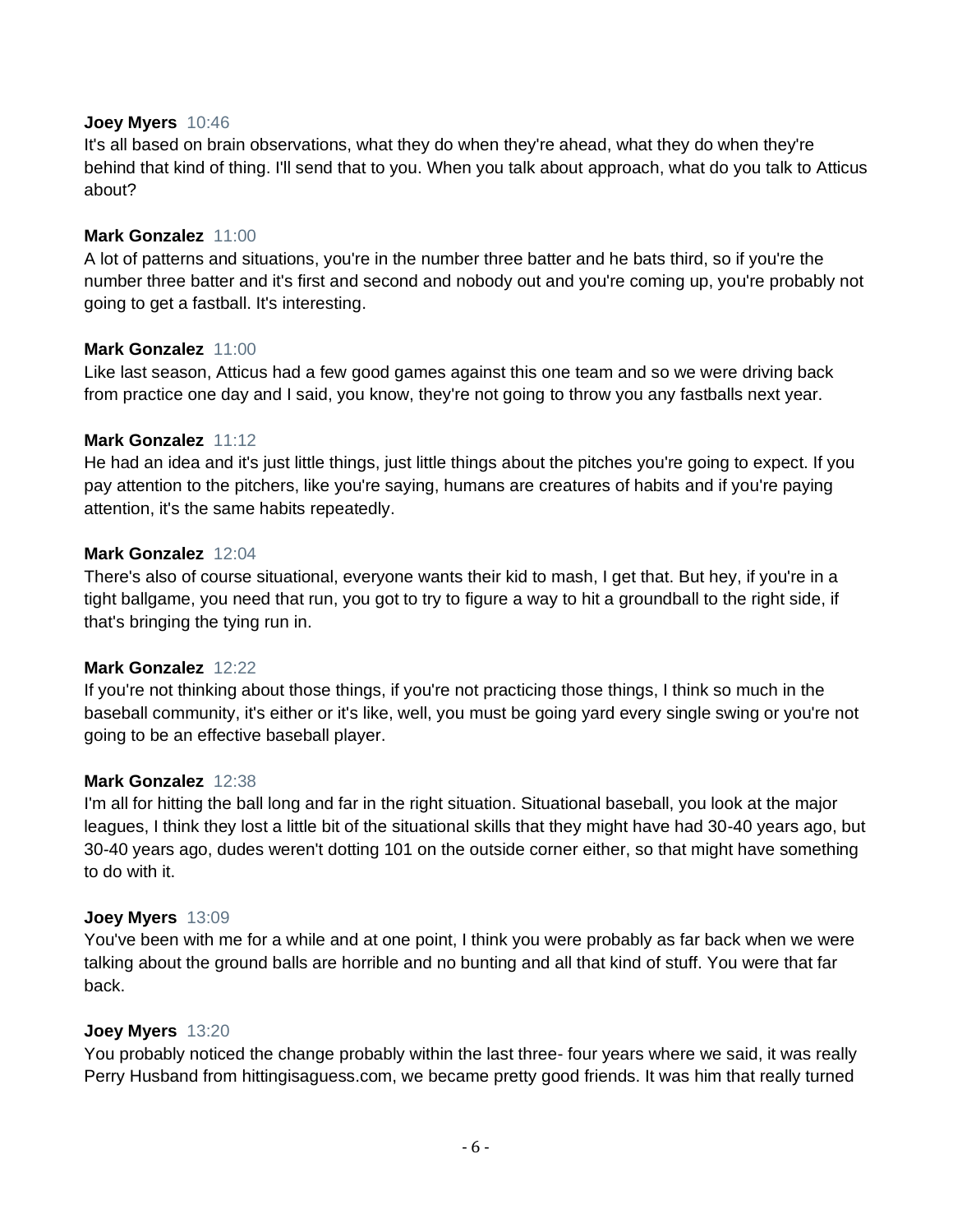me around, well, hey, in the big leagues, for every ground ball that's 95 miles an hour and above the batting average is like 550. That's interesting.

#### **Joey Myers** 13:42

We're saying bad ground balls but there are good ground balls, the one hopper, maybe two hoppers that are getting through the infield, those are good as well.

### **Joey Myers** 13:52

Anytime I see a far one side approach so like you said, the launch angle swing, they say whether it's all dingers and doubles and that's all you need to do, or all situational hitting and you got the coaches on the other side, they go oh, they hate that launch angle thing and they would rather be 100% situational hitting, which is 15% of the game or depending on the game.

# **Is it all about hitting dingers and doubles?**

#### **Joey Myers** 14:15

But it could be 2% of the game, it could be 30% of the game. But like you said there has to be a middle ground where situational hitting is great and you should be able to have barrel control to be able to do a hit and run or like you said hit a ball to the right side of the diamond or hit a deep fly ball to the outfield to score run from third base, you should be able to do that kind of stuff and I agree with you, I think major league has really gone away from that the last five years if not the last decade.

#### **Mark Gonzalez** 14:45

Yes, it's interesting in youth baseball, I don't think I've seen kids play pepper like in 10 years, maybe even 15 years.

#### **Mark Gonzalez** 14:51

Where I grew up that's all you would do before a game and in my estimation, it helps with bat control. If you can't play pepper, then it's going to be hard to hit a ball the other way when you really need to.

#### **Mark Gonzalez** 15:07

Also, another challenge for dads and youth out there is young kids don't watch as much baseball as you and I did growing up, I coached a number of youth teams and recreational youth teams and even some travel and you would be surprised of the lack of just baseball foundation that's out there because kids don't watch as much baseball as they used to.

#### **Mark Gonzalez** 15:39

Even my son who really enjoys baseball, he doesn't watch that much baseball. He enjoys playing baseball. He has the MLB app; he sees the home runs. He's not sitting there watching two outs and on like June 3rd.

#### **Mark Gonzalez** 15:39

I think that's the big change that I think a lot of dads need to really consider that a lot of kids just don't have the foundation of baseball because we're in a much different world right now.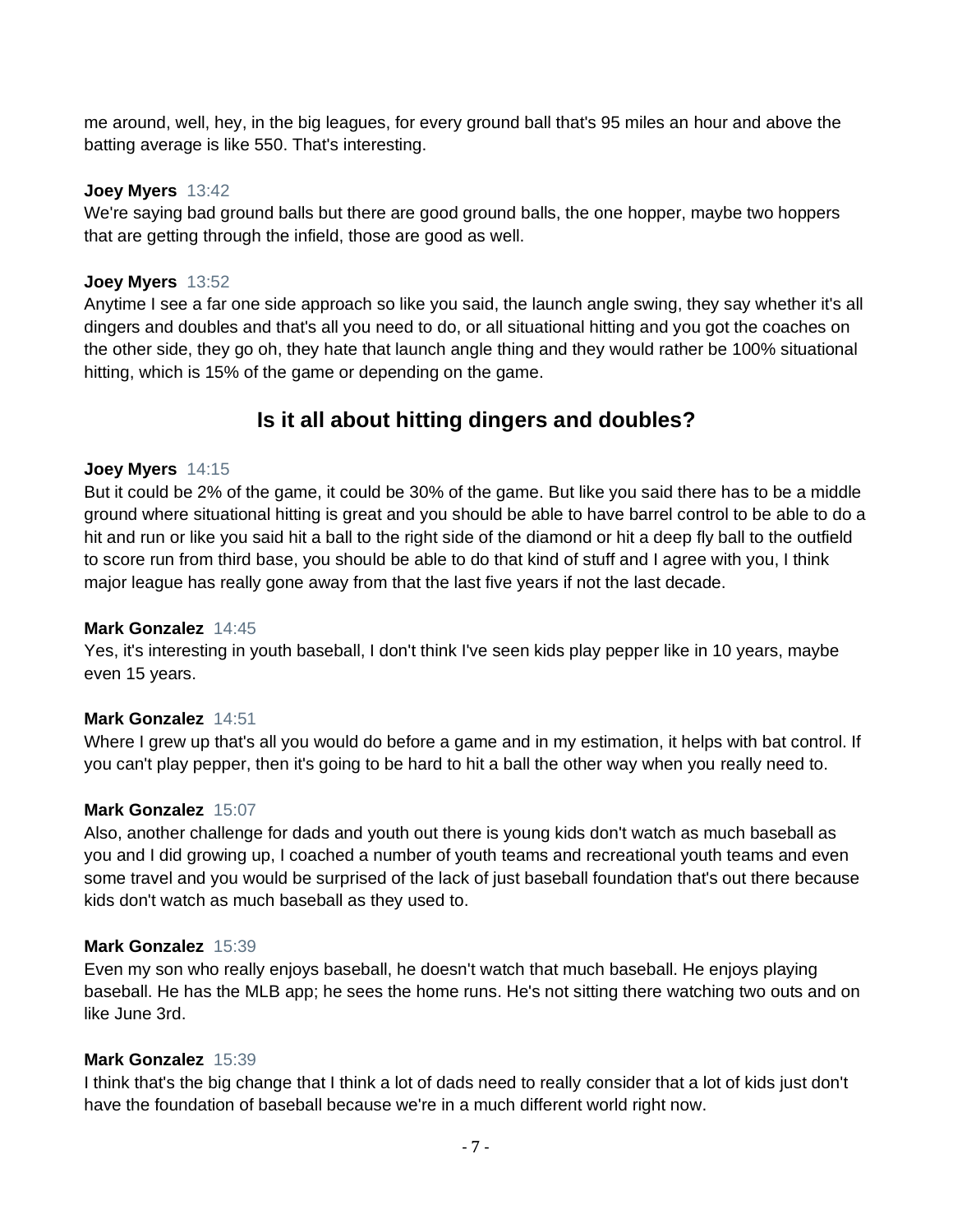#### **Joey Myers** 16:14

I agree and even playing baseball video games because we were outside, you and I we had like both feet in each world, right? We were at the beginning of the tech world, the video game world, Atari, the Nintendo and then kind of went from there, but we played baseball stars and R.B.I. baseball and watched baseball.

# **Joey Myers** 16:34

The other thing that I was thinking when you were talking about that was whiffle ball. When do kids play whiffle ball anymore, we did that with my eight-year-old, our son who's in third grade, this last year, we didn't really like how our league took the whole COVID thing this last year, so we went independent, we went on our own and this was like the transition year between machine pitch in our league and player pitch.

### **Joey Myers** 17:01

I really wanted to take that year and help that transition and help the kids, the hitters, especially, well both the pitchers and the hitters, but the hitters, especially with the fear of getting hit by their own peer as they're throwing.

### **Joey Myers** 17:15

What we did big time this summer, so we practice, did our thing we were able to get some games in, we scrimmage ourselves quite a bit just because other teams were playing in their leagues, and they didn't have as much time and room for us to play and we just got started in the travel thing.

### **Joey Myers** 17:31

I'm starting to build relationships with travel ball coaches and whatnot. We pretty much scrimmage each other more than anything but in the summer, we decided to keep going like one day a week.

### **Joey Myers** 17:41

What we would do is we would do a couple of drill things, couple things like hit the heavy bag, because you know a lot of them, they stop they're bat at contact, and I have a thing called a V flex. I don't know if you're familiar with that.

### **Joey Myers** 17:51

It's like the ring that floats in the middle, it looks like a dreamcatcher, a big dream catcher and it has a ring in the middle and so the thrower will go under hand, and we just throw balls through that little circle whiffle balls, golf whiffle ball sized balls, and they only swing if it goes through the ring.

#### **Joey Myers** 18:09

If it goes outside the ring, they don't swing so a little bit of strike zone awareness and at the end we would do whiffle ball, we would play whiffle ball games, so we play their Home Run Derby or we play an actual game where they play against each other and got to get each other out and stuff like that but whiffle ball, what happened to that?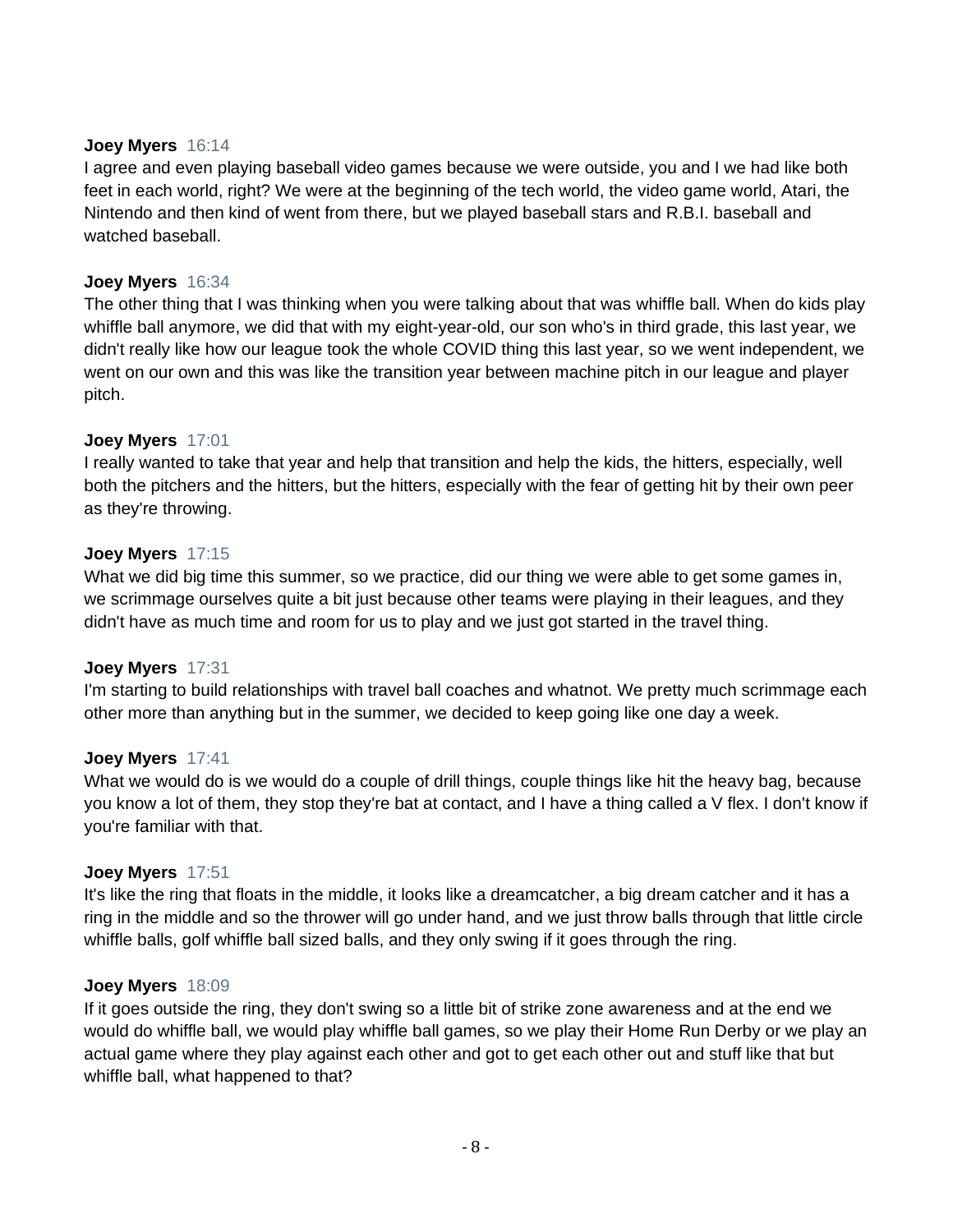# **What ever happened to playing Whiffle Ball in the street, and can kids learn anything from video games?**

### **Mark Gonzalez** 18:27

The funny story is that I was always a good opposite field hitter growing up and the reason why I was a good opposite field hitter because I was left-handed and right field was closed in our neighborhood.

#### **Mark Gonzalez** 18:38

You just have to figure stuff out on your own but those MLB games right now and this is sort of like a point enter your kid's life where they are, and my kid plays a lot of MLB like the show, the game or whatever it is, but it's so good now if you're really paying attention, you can really get a lot of lessons there in terms of pitching sequences.

#### **Mark Gonzalez** 18:41

If you're paying attention and as a dad you can kind of point out a little bit of things, you can get a lot of really good information from those video games because it tries to follow normal pitch sequencing so if you're going low outside soft you can kind of come back up and in ...

#### **Joey Myers** 19:28

I agree, that's a great point. I think that's how some of us learn the game just growing up even though it wasn't quite as complex as like you said now, the games are so lifelike now and the sequencing so lifelike, whereas back in the day, it was almost 2D, we're seeing 3D on these video games, right?

### **Joey Myers** 19:47

But you're still learning the rules of the game. We got Wii during COVID so that keep them active and stuff like that in the house. They have that baseball game with the Wii which they have the weird faces and the bodies that seem to be floating, big heads that float on top of the bodies.

#### **Joey Myers** 20:06

You learn what the rules are, you can't go back to the base at least in those video games, and we got to get ahead of the runner. If they hit it in the gap, well, you're not going to get that player out at first, so you got to get it in either the second or the third, to be able to get them off, that was my thing in the outfield.

#### **Joey Myers** 20:27

We were always about cutting off that extra base. If a guy headed to the wall, you got to make sure you get to it and get it to your cut off guys so that they can either throw it to third if they're fast and try and break for third, or you can get him in second or whatnot.

# **Joey Myers** 20:41

I love that. It's a great point about the video games.

# **What things have you guys been doing on the recruiting side?**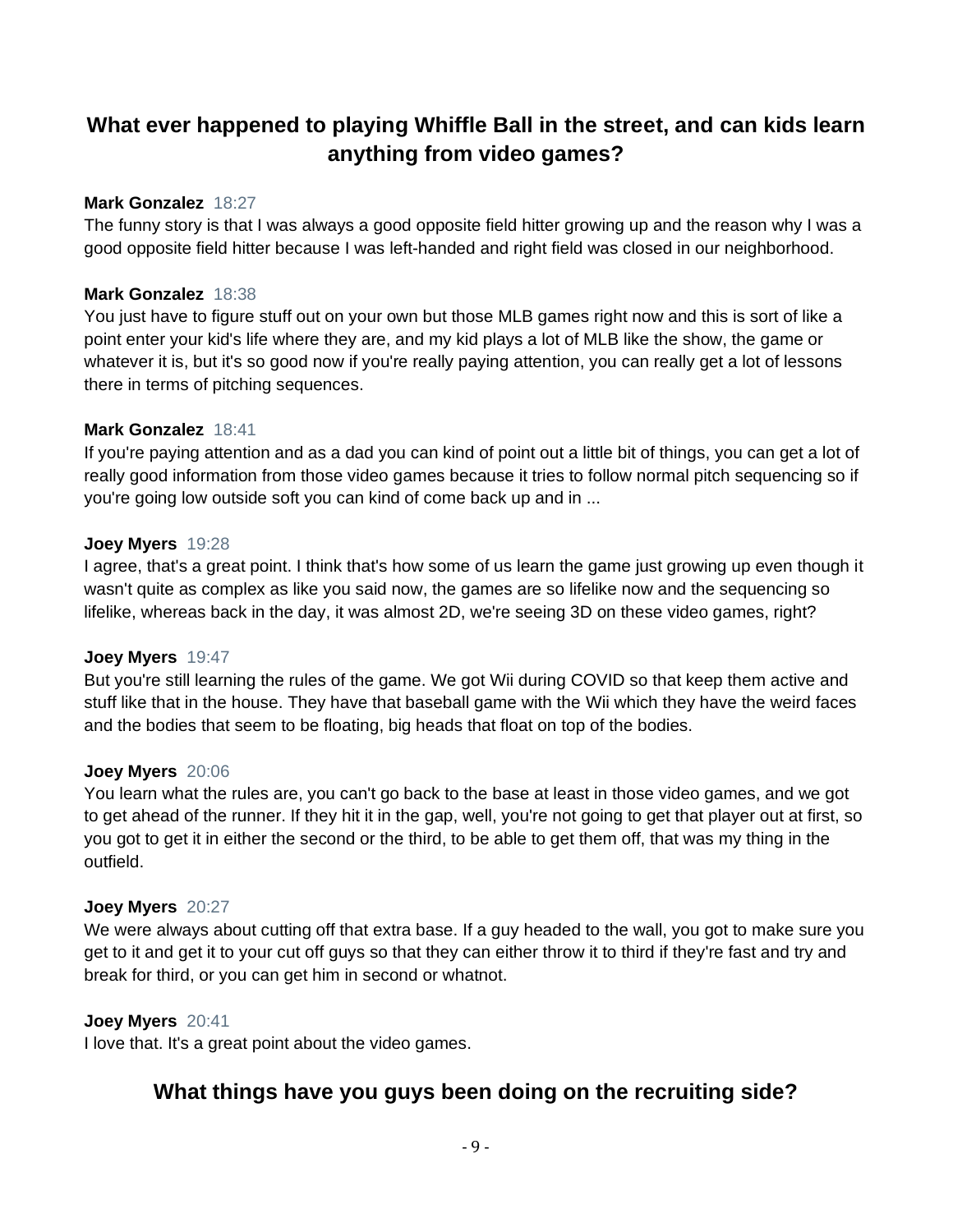#### **Joey Myers** 20:43

I got a question, so you guys are in the recruiting side right now. Junior year, that's a great year to start the recruiting process. For some of those dads out there that may be freshmen, they got freshmen, sophomores, you mentioned that Atticus has been putting his stuff out on social media video and things like that. What things have you guys been doing on the recruiting side?

# **Mark Gonzalez** 21:05

Well, one of the things, I kind of try to use this as a sort of developmental process in terms of life skills. I started off by sitting Atticus down and trying to go over, okay, well, why don't you send some emails to coaches at universities that you think meet your skill set, and I was pretty laid back in terms of getting to some basic points, but I wasn't writing his emails.

### **Mark Gonzalez** 21:36

He sent some horrible emails, that's how you're going to learn. One day you're going to be going out looking for a job and you need the skill of how to communicate and writing to sort of potential employers and recruiting is very much similar.

#### **Mark Gonzalez** 21:55

You are writing to future college coaches, and you want to put your best self forward, you want to show yourself to be a smart person, a person of good character, you want to show your baseball abilities, and you want to show that you're interested in that college.

#### **Mark Gonzalez** 22:13

Now, he writes good emails, and he texts back and forth with the particular coaches, and guess what, I'm not involved.

### **Joey Myers** 22:24

I love it.

# **Mark Gonzalez** 22:25

That's it really and then, he does a lot of stuff on Twitter in terms of posting at bats and highlights from games and like working out and stuff. I'm not really involved in that either.

#### **Mark Gonzalez** 22:40

Maybe a little bit sort of like from, hey, what type of colleges you're looking at, why, where, what do you expect to get out of it, even have your major just to make sure he's approaching the college recruiting thing the right way.

#### **Joey Myers** 22:59

What's he looking for it? What schools and why? I love hearing the answers to those questions.

#### **Mark Gonzalez** 23:07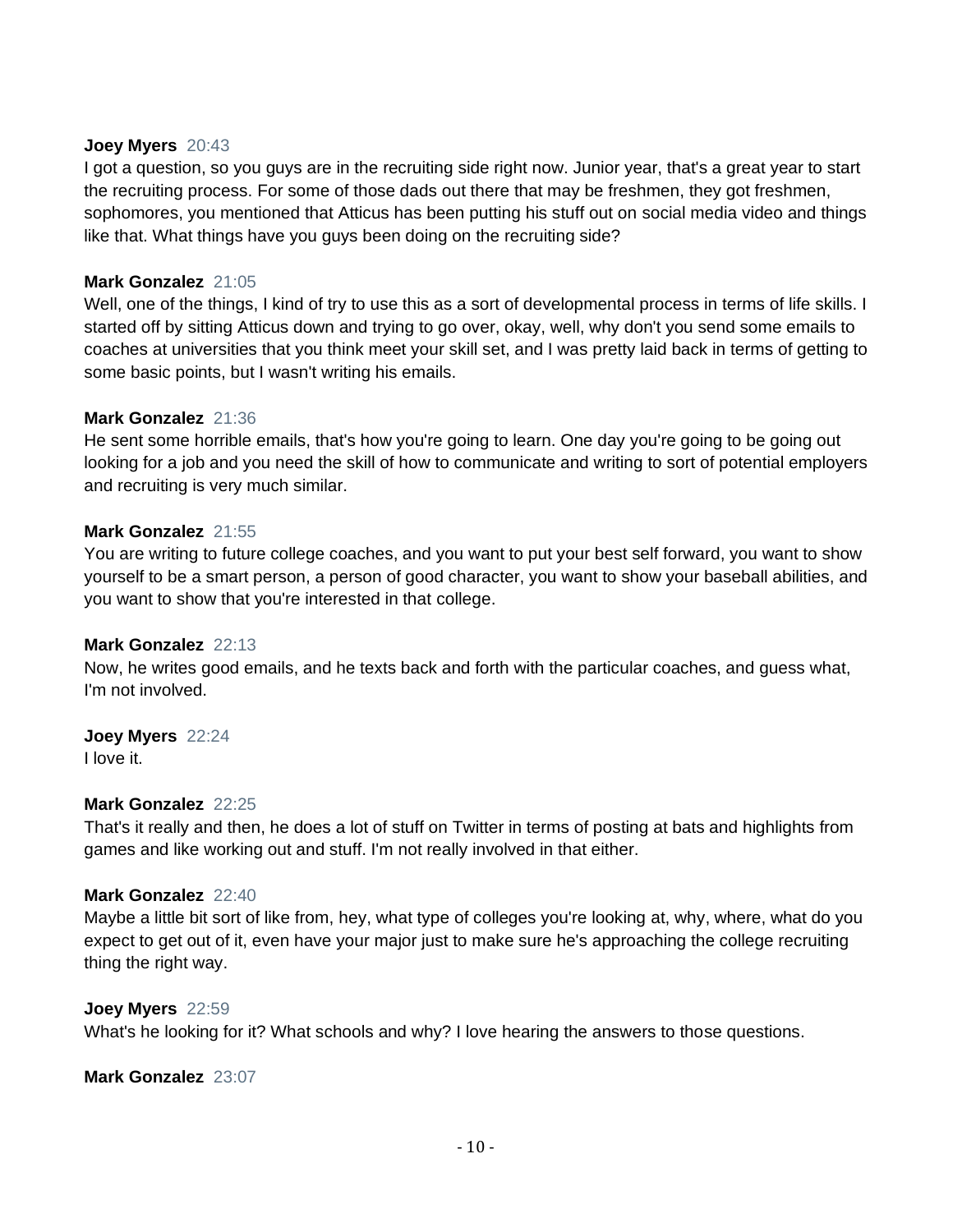He's changed. I think it's fair that he's changed, when he was a freshman, it was like, I just want to go anywhere, you know, D1, they kind of started very broad, and now he's sort of narrowing things.

### **Mark Gonzalez** 23:20

Right now, he's looking at California schools, he's looking at California schools, but he knows that that's going to be a challenge. I've been part of the wisdom that, it doesn't have to be D1, it's about fit, you go somewhere, and if it's a good fit for you, and the rule is, you want to go somewhere where people want you.

# **Mark Gonzalez** 23:47

In my opinion, you don't want to be the last guy to get on a D1 team, I think that makes it really, tough. I'd rather be the first guy on a D3 recruiting board or D2 recruiting board.

### **Mark Gonzalez** 24:02

We're looking across the board. We're looking at California, we have some out of California schools, too, that we're looking at. I've been open with my finances in terms, I've been open with all my kids, this is how much we have budgeted for you for college.

### **Mark Gonzalez** 24:21

I've just gone through the process with a daughter, she's now majoring in bio engineering at Cal Berkeley. She applied to a number of colleges, and we had to sit down and look at the math and see what would work and talk about whether you're going to have Cal Berkeley that's something within my budget.

### **Mark Gonzalez** 24:51

Some other schools that she had gotten into, like certain Ivy League schools she got into but that would have been alone, so I had to sit her down, Okay, well if you want to borrow this much money, how much are you going to make in five years?

### **Mark Gonzalez** 25:05

What the loan payment is going to be? Here's what your rent payments going to be, here's what your car payments going to be, and it was like, well, Cal Berkeley is looking pretty good.

### **Joey Myers** 25:14

I love it. That's a great approach. I love that and i don't know maybe he's doing this in his emails. I don't know what his emails look like, but with my hitters, my local ones, the ones that are about that age Junior, seniors, I mean, sophomores, hopefully not seniors.

### **Joey Myers** 25:30

They're hopefully thinking about this a little bit earlier, but sophomores-juniors, one of the things I picked up, there was a book, it was a book on negotiation, it was something like, "negotiate as if your life depended on it".

**Joey Myers** 25:42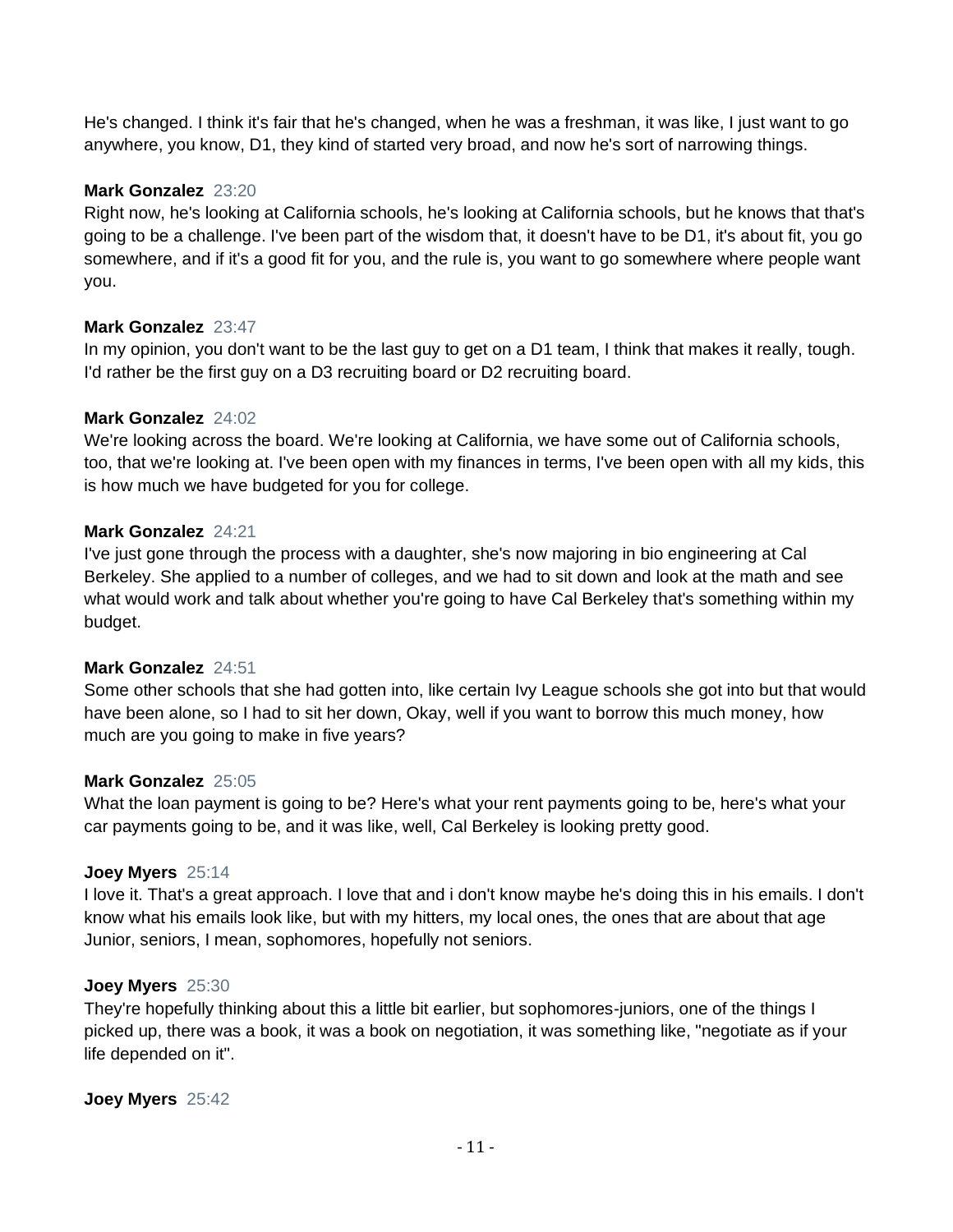It was an FBI guy. His name will pop into my head here, but he was an FBI guy for like 30 years and he was the one on the negotiation team for like child abduction that was outside of the United States.

# **Joey Myers** 25:58

It could be child abducted, an American family in Southeast Asia, could be Vietnam, something like that. He was called in to do the negotiating and stuff. He had a son who was playing football in high school, and the same time came Junior, and he had to do some recruiting.

# **Joey Myers** 26:17

One of the interesting things that he said, it was like, oh the light bulb went on with me, was when you send those emails out, letters out to those recruiting coaches, is to ask them how do you evaluate your hitters?

# **Joey Myers** 26:31

Or how do you evaluate your pitcher? How do you evaluate your pitchers? How do you recruit hitters? What is it that you're looking for? Because some hitters, hitting recruiting coaches will say, well we're looking for the launch angle swing and then you'll have another coach that will say the opposite, we're not looking for a launch angle swing.

# **Joey Myers** 26:50

What I tell my hitters, they want to be a little bit lazier and make one video that has a little bit of everything and send it out to all the coaches, but I told them, I said if you do that and you send a launch angle piece of your big video as launch angle, they're going to go this is disgusting, I don't like this.

# **Joey Myers** 27:09

I tell them just create videos of different things of your ball exit speeds of your games of you maybe during BP spraying the ball around the infield or around the field, showing that you can go up, oh you can pull the ball, you can go straight away center, show that you can hit a double dinger, show that you can hit a 10 degree line drive, show that you can hit a one hop screamer.

### **Joey Myers** 27:31

You have all these little pieces and then based on what the coaches are telling you, then you just piece together the right pieces that they're looking for and then send it out to them.

# **Mark Gonzalez** 27:41

I think that's great advice, I'll probably give that to Atticus, see what he wants to do with it, I just think that really kind of hit it on the nail on the head that you're trying to make yourself attractive to colleges and everyone has a different sort of idea of what they're looking for.

# *"If this college wants a certain type of hitting approach and if that's the hitting approach you really don't like well maybe that's not the school for*

*you..."*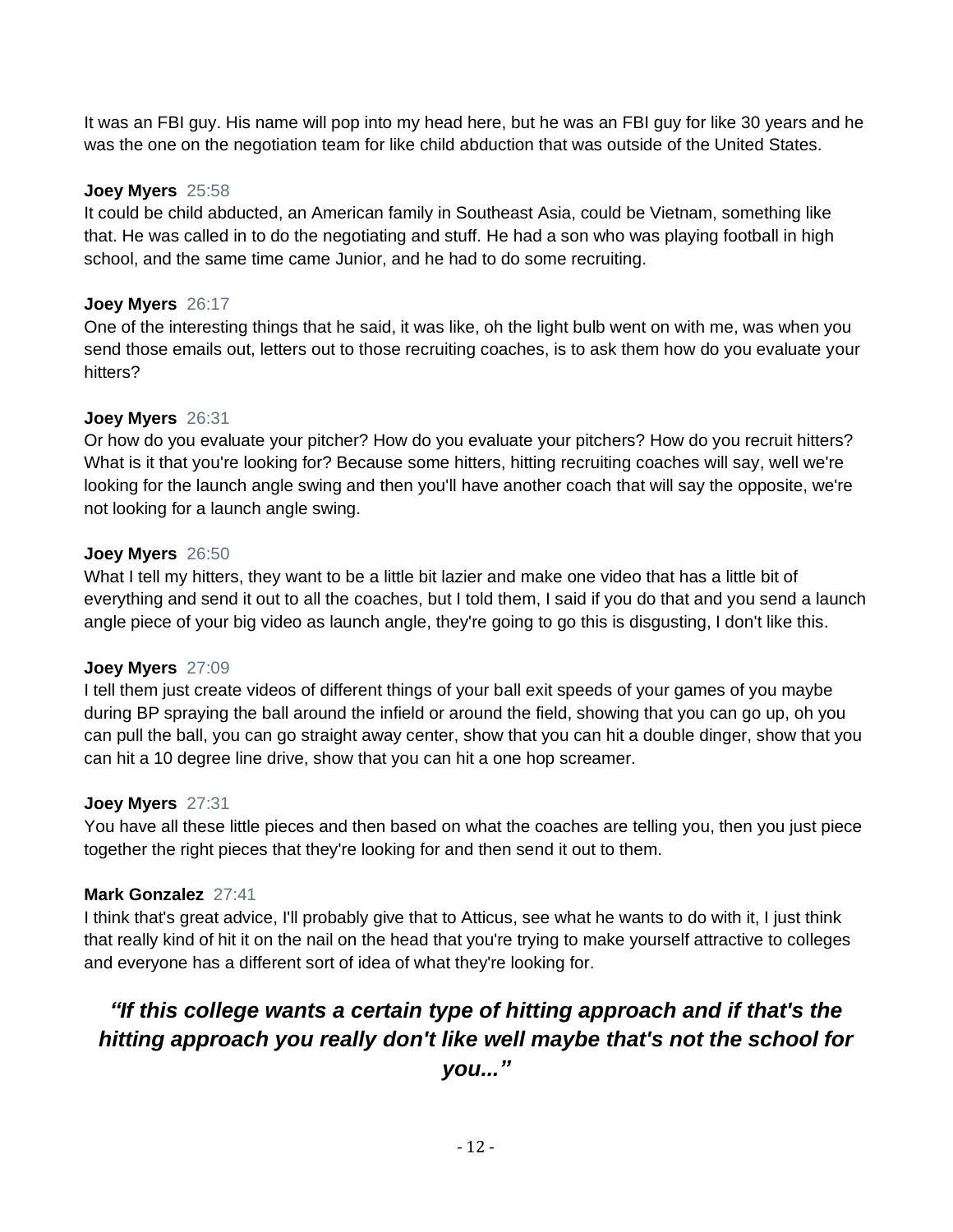#### **Mark Gonzalez** 28:06

That also helps the like the kid because if this college wants a certain type of hitting approach and if that's the hitting approach you really don't like well maybe that's not the school for you.

**Joey Myers** 28:19 Exactly.

#### **Mark Gonzalez** 28:22

It's not a match, but I think today with all of the technology and I think that's something that I probably started using two to three years ago where you have the little blast motion stuff, you can get a lot of data there, a lot of data where it really helps to have a dad just you can kind of see, hey look where you were six months ago and now look where you are now in terms of bat speed or attack angle or all those things you're working on.

#### **Mark Gonzalez** 28:51

That also helps sort of settle just give them the cage where someone know, oh that's an absolute bomb, I'm like, Are you sure? Yeah, let's see what the blast motion says on that one.

**Joey Myers** 29:03 Do you guys have hit trax up there, yeah?

**Mark Gonzalez** 29:05 Yes.

#### **Mark Gonzalez** 29:06

Speak of a reality show video game to be able to go on, we would have a hell of a time, fun time back in the day if we had hit trax.

#### **Mark Gonzalez** 29:16

Yes, I grew up the same way, just a whiffle ball. When I was in college, we would play a doubleheader and then we would go back to the dorm and eat dinner and then we would come out and play whiffle ball.

#### **Joey Myers** 29:33

Totally different now, they get on their headphones, and they listen to their music, or they play video games instead. I'm not saying video games are bad, in moderation, I would think but, like you said you can learn a lot from playing MLB The Show.

#### **Mark Gonzalez** 29:49

I think so.

#### **Joey Myers** 29:52

So I want to be respectful of your time ,before I let you go , I want to also let people if they want to get contact with you and stuff we'll go over that but before we get there any other parting thoughts that you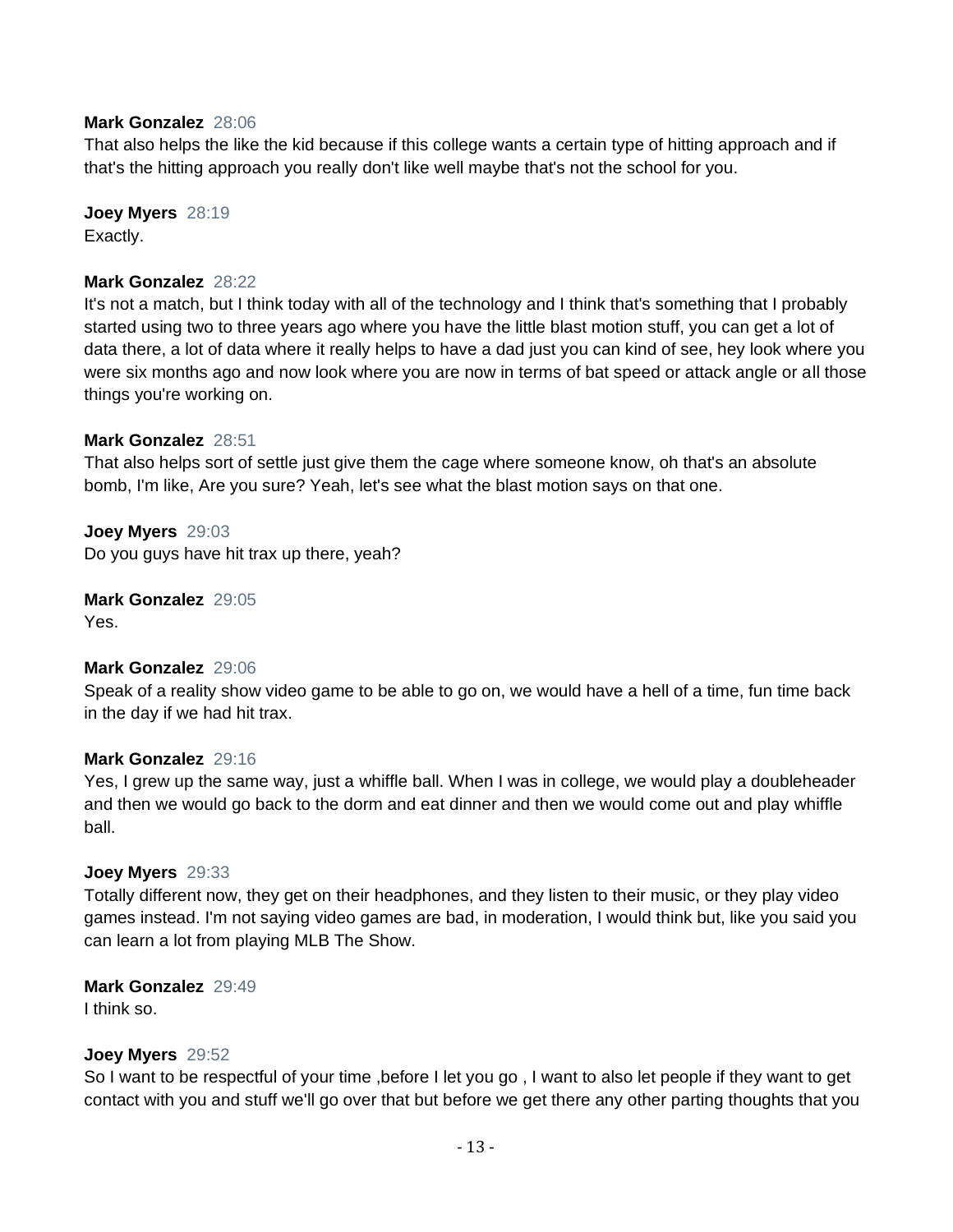would give to those parents out there with freshmen, sophomores, juniors in high school, coming from a dad who's coaching their own kid?

# **Any other parting thoughts that you would give to those parents out there with freshmen, sophomores, juniors in high school, coming from a dad who's coaching their own kid?**

# **Mark Gonzalez** 30:15

I would say, number one, it just depends on who you are. Having played baseball myself, I would say it was like, a blessing and a curse.

# **Mark Gonzalez** 30:30

The blessing, I have a general understanding of baseball, but the curse is, I had a general understanding of baseball from 35 years ago.

# **Mark Gonzalez** 30:41

There was a lot of unlearning that I had to do a lot of things really developed over the years, so I had to just completely relearn things and it was fun. I would say, for the dads, have an open mind and just go out there and look at all of the leaders in the field.

# **Mark Gonzalez** 31:06

Now with Instagram and Twitter, you can follow some really, excellent coaches out there who can give you all the information you need that you can pass along to your sons, and I say don't assume you know baseball because you played baseball.

### **Mark Gonzalez** 31:26

I think that's a big mistake that I made early on, but I sort of develop myself, I was able to say, you know what, I just assume, I don't know anything, and I'm entering this like someone with no baseball experience.

### **Mark Gonzalez** 31:43

I think that's when I was able to get a lot of information, really good information that I was able to pass on to my son. Now my son, he just has so much information, I hear him sometimes cooking up other kids, you know, move this way, do that way.

### **Mark Gonzalez** 32:01

That's where I was like, okay, at least I've accomplished something, I passed on some really good information. If he can understand that information enough, where he could pass it on to other people, I think he's in the right place and it makes me feel like I've done a pretty good job of sort of passing on my baseball knowledge or even my new baseball knowledge, but all baseball knowledge as well to my son.

# **Mark Gonzalez** 32:28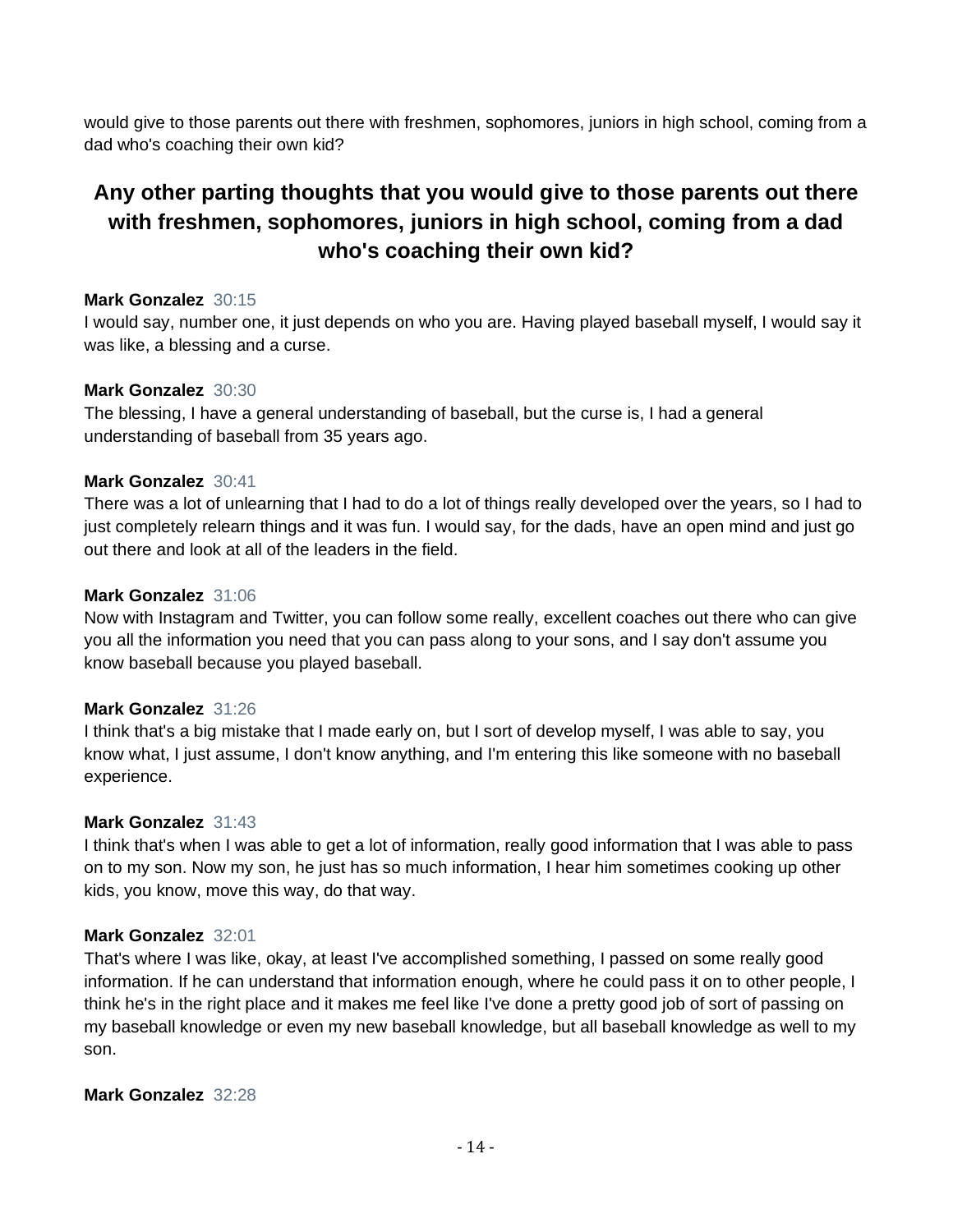I think that's what it's all up. That's what it's all about. For dads out there who have no baseball background, I think that's perfectly fine. I think you can coach your team, have a good time.

#### **Joey Myers** 32:45

Learn everything, they don't have to buy anything.

#### **Mark Gonzalez** 32:48

Yes. My wife, she coached my daughter's volleyball team, she never even been on a volleyball court. She just got some books and there was like some Stanford volleyball player who lived in our neighborhood, so she talked to her, and she ended up taking the team to the CYO finals, she was second out of 32 teams, because she knows how to run things.

#### **Mark Gonzalez** 33:21

If you know how to run things, well, then you can do well running a baseball team and then just outsource the baseball knowledge. Usually, when you go to rec ball or travel ball, it's like the one coach who's just doing everything, he's organizing, and he's doing the baseball and sometimes that can get kind of lost a lot of times for running a team and it's rewarding.

#### **Mark Gonzalez** 33:45

You can have a good time with running a team, I've coached a bunch of teams, I don't like running the team. Whenever people would come to me and say hey, do you want to coach and I was like, Well okay, as long as I'm not running anything, so then people would say hey, when's the next practice? I don't know. I'm waiting for the email.

#### **Mark Gonzalez** 34:06

I was able to do that for several years which made it really fun where I just got to go to the field and coach the kids up. I had a lot of fun with that and I think I told you this story years and years ago, I had this young team I was coaching with my younger son and so we just had fun with it and we had this rule if anyone ever had a walk off because you know we live close to Oakland, we would do the Oakland A's pie in the face right.

#### **Mark Gonzalez** 34:39

It was a close game, and we were scratching and crawling, but like we weren't nervous everyone was just cheering pie because they wanted to get it, we ended up winning.

### **Joey Myers** 34:50

Oh, that's awesome.

#### **Mark Gonzalez** 34:53

Be creative. Don't focus so much on the winning and losing, focus on the experience. My youngest son just the other day, he mentioned, He's like, remember when we're putting the pie in the face? He remembers the pie in the face, he got no idea probably what happened in the game.

**Joey Myers** 35:14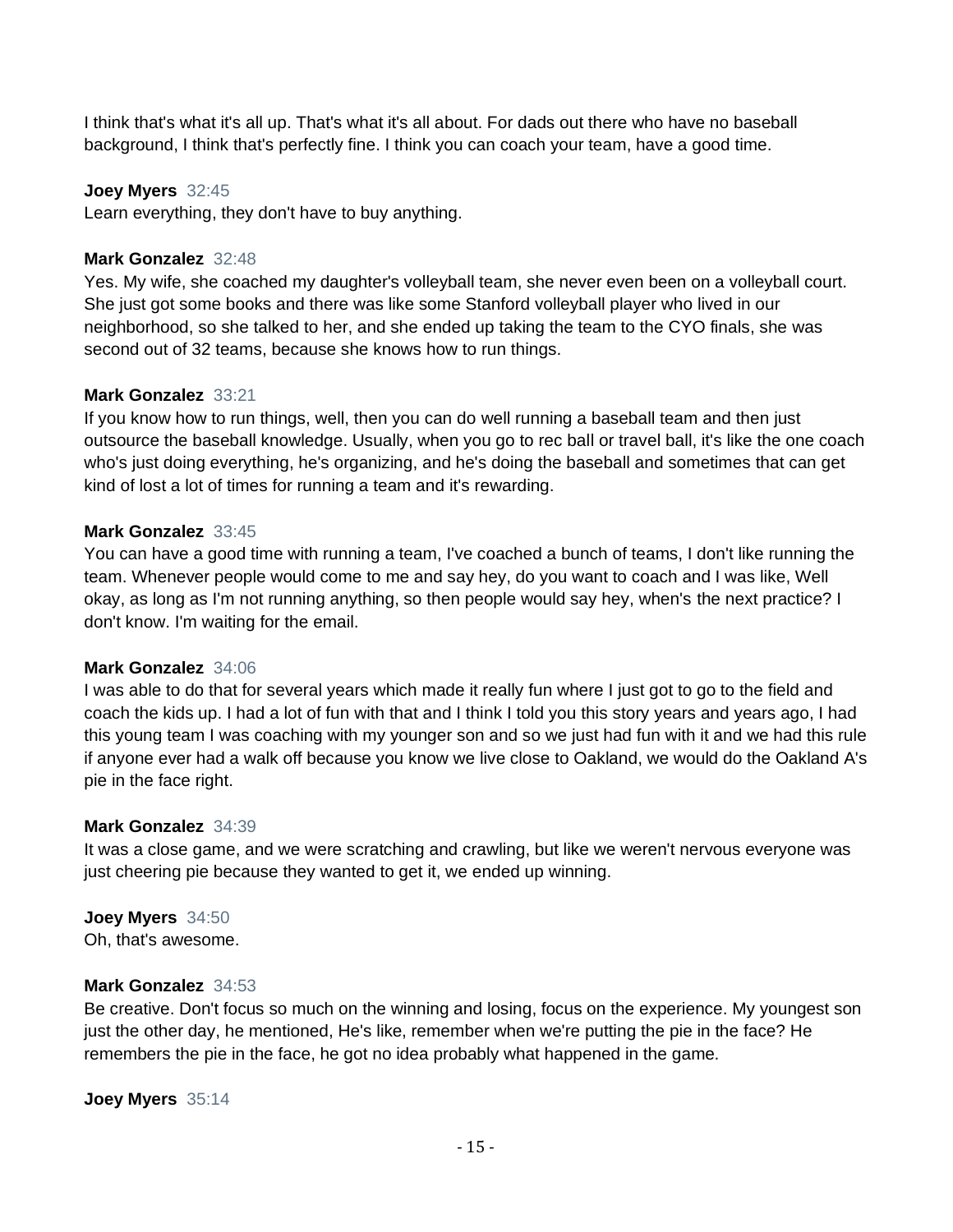That's such a great point. Hopefully some people can take some nuggets out of what you have to say, Mark, because I think you have a lot to say and in our relationship that we've built over the years.

#### **Joey Myers** 35:26

Thank you, again for following me and supporting me and all that. So where can people find you if they wanted to reach out? Say if they had a question or something like that about anything?

# **Where can people find you Coach Mark and powerful BONUS tips???**

### **Mark Gonzalez** 35:36

My Twitter handle is just East Bay Mark, that would be the easiest, I'm on Twitter, pretty much every day and night, just kind of seeing what's out there. DM me, I'll pass along whatever information I can, but there's a lot of wise baseball people out there on Twitter and Instagram and I'm not one of them.

# **Joey Myers** 36:05

I beg to differ.

#### **Mark Gonzalez** 36:07

I can point you to who they are, and I think that's the most important thing. I would say to the dads out there, just be willing to see the long game. What I mean by that is like Atticus, he wasn't in every travel ball team.

### **Mark Gonzalez** 36:25

There were teams out there who wanted to play every weekend. That just wasn't the path that we were going to go, I have two other kids, our whole life doesn't revolve around baseball.

### **Mark Gonzalez** 36:44

There's a draw that out there where you almost feel like, wow, if your son's not on every team playing every weekend that he's getting behind. Guess what, it's just not true. That playing baseball every single weekend, as much as some teams do, that you're not getting behind, I'd rather have kids play other sports, especially when they're younger.

### **Mark Gonzalez** 37:08

I'd rather not play a tournament and hit in the cage, because I think one of the things with all these games is somewhere the development is getting lost, because it's hard to get better in games, it's very counterintuitive.

#### **Mark Gonzalez** 37:27

I really believe that improvement comes when you're not playing the game for two or three months. You can really sort of break things down, and suddenly, the results don't matter. Because you're working towards something but if you're always playing games, you can never break something down, you can never change an arm path or hey, this swing just isn't working.

#### **Mark Gonzalez** 37:56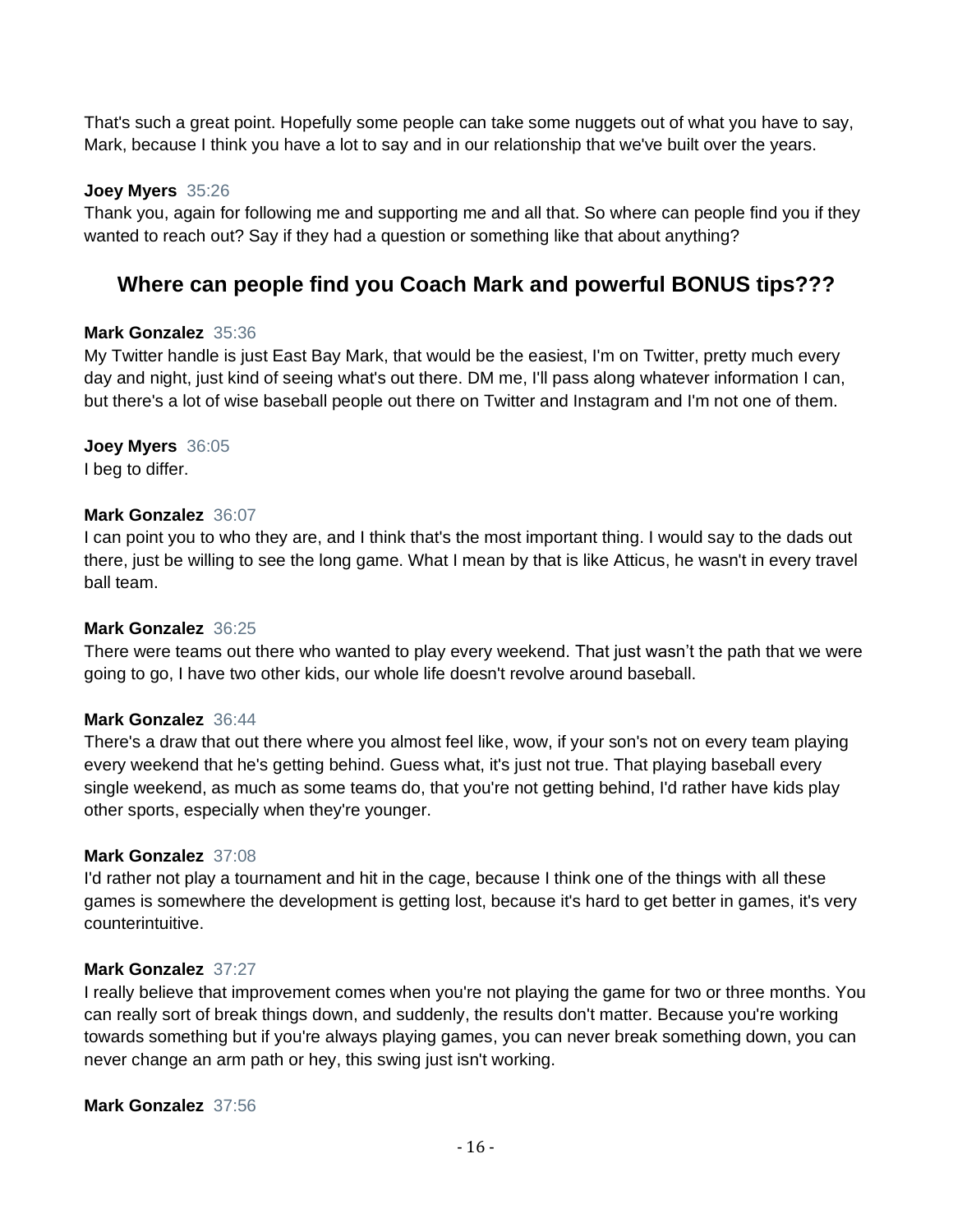There was a period of time where Atticus had a leg kick for a while, and it just wasn't consistent. When he had it, it was great, but it just wasn't consistent. During a period of two or three months, we kind of change it to a toe tap.

# **Mark Gonzalez** 38:13

It took a while, that's not something you can do on a weekend. If you're playing games all the time, then that's something that's not going to work.

# **Mark Gonzalez** 38:24

I would also say, kids develop at different sort of times, so don't get caught up in sort of what's happening out on the field if you feel like your son's making the progress that he needs to be making and don't focus on the result so much.

# **Mark Gonzalez** 38:43

I remember, this might have been when Atticus was like 11 or something or 12 and he played off on some team and maybe he probably shouldn't have but that's just how it happened.

# **Mark Gonzalez** 38:54

I don't think he got to hit the whole season, that was like a long season, and we went right back from tournament and sometimes your son just needs to hear that he believes in you.

# **Mark Gonzalez** 39:08

I remember saying, this close, you were so close. You can't imagine how close you are, and I know you don't see it out there. I know you're frustrated right there. But you are so close.

### **Mark Gonzalez** 39:21

Next summer he just broke out. He went from not getting a hit during the entire season to like hitting 500 the next season. You need to take the step back and, as the dad see the long game, see how he's improving.

# **Mark Gonzalez** 39:40

I guess one final point is, don't forget the strength and conditioning, that's so important. So many families get caught up into having to play baseball every weekend and then they get into high school, and they don't have the body they need to compete on a varsity level baseball field and having that body is really important.

# **Mark Gonzalez** 40:10

I was telling Atticus the other day that there's something called body discrimination, if you're really put together, guess what? Everyone's going to assume you can play, you get a little more latitude in terms of whether you're going to produce a lot because you just look like a baseball player versus if you're underweight or whatever you know they're going to assume you can't play.

### **Mark Gonzalez** 40:37